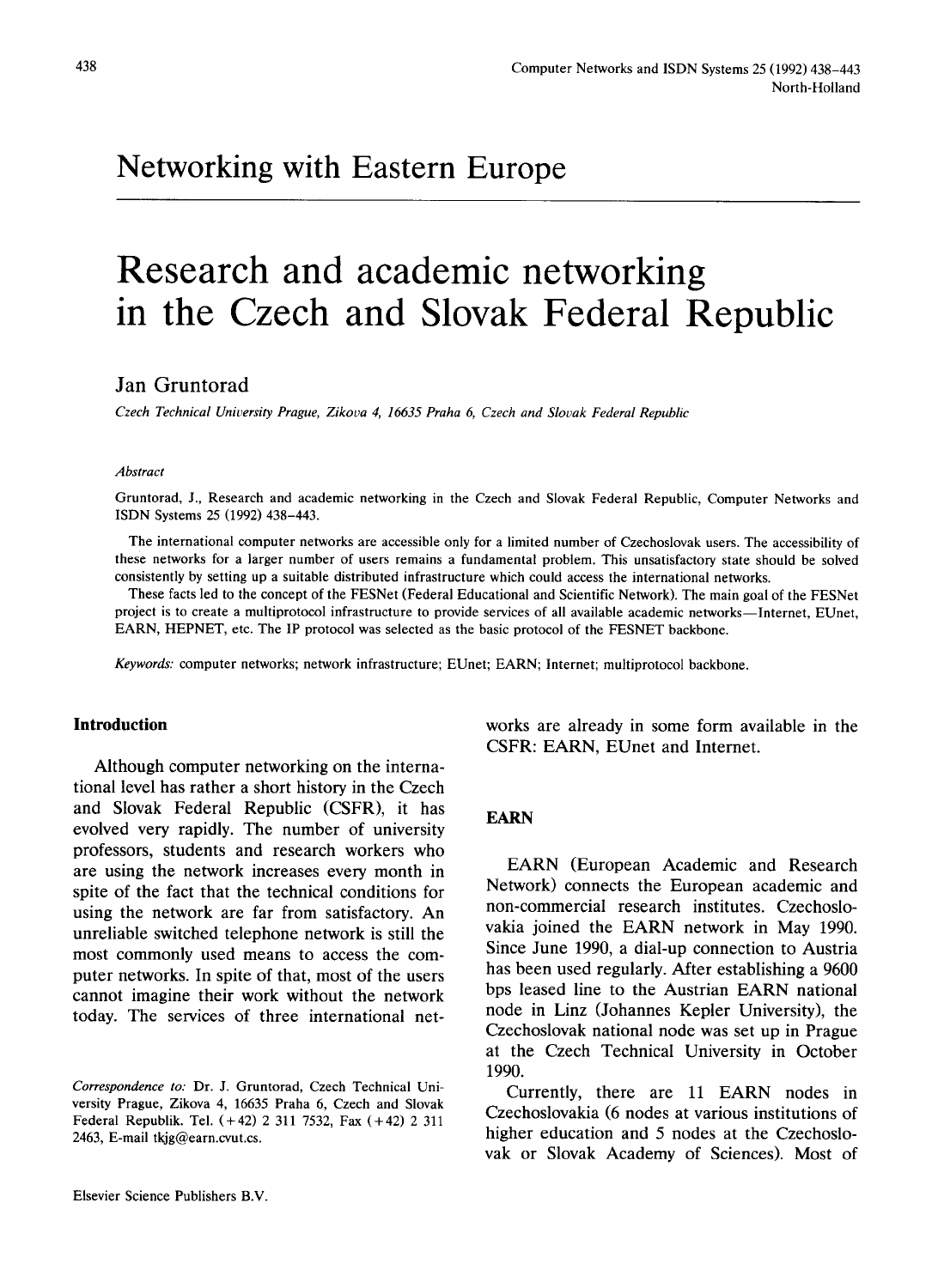these nodes are based on IBM hardware (including an IBM 3090 computer which IBM installed as a part of their Academic Initiative) or on IBM-compatible COMECON-made RJAD machines. The communications protocol on local lines is NJE/BSC; leased lines of 9600 or 4800 bps are used. The international line is shared with the Internet traffic. In addition to electronic mail, the most useful EARN services are interactive message transfer, file transfer and electronic conferences.

Our users work at the following EARN nodes:

| CSBBYS51        | Slovak Academy of Sciences, Ban-  |
|-----------------|-----------------------------------|
|                 | ska Bystrica;                     |
| <b>CSBRMU11</b> | Masaryk University, Brno;         |
| CSEARN          | Technical<br>Czech<br>University, |
|                 | Prague;                           |
| CSPGAS11        | Czechoslovak Acad. of Sciences,   |
|                 | Prague;                           |
| CSPGCE11        | Technical University,<br>Czech    |
|                 | Prague;                           |
| CSPGCS11        | Czechoslovak Academy of Sci-      |
|                 | ences, Prague:                    |
| CSPGEU11        | University of Economics, Prague;  |
| <b>CSPGFU11</b> | Czechoslovak Acad. of Sciences,   |
|                 | Prague:                           |
| CSPGIG11        | Czechoslovak Acad. of Sciences,   |
|                 | Prague;                           |
| <b>CSPGUK11</b> | Charles University, Prague;       |
| <b>CSPUNI12</b> | Technical<br>Czech<br>University, |
|                 | Prague.                           |
|                 |                                   |

Moreover, research and academic workers from some 60 institutions located all over our country (Prague, Liberec, Plzen, Ceske Budejovice, Hradec Kralove, Pardubice, Ostrava, Olomouc, Brno, Bratislava, Zilina, Nitra, Banska Bystrica, Kosice) use the EARN services by means

|  |  | 1 |  |
|--|--|---|--|
|--|--|---|--|

| Month         | Number of records |               |  |
|---------------|-------------------|---------------|--|
|               | national          | international |  |
| Oct 90        | 6,000             | 560,000       |  |
| Nov 90        | 190,000           | 576,000       |  |
| <b>Dec 90</b> | 168,000           | 822,000       |  |
| Jan 91        | 745,000           | 1,185,000     |  |
| Feb 91        | 2,468,000         | 3,072,000     |  |
| Mar 91        | 3,419,000         | 4,632,000     |  |
| Apr 91        | 5,036,000         | 5,425,000     |  |
| <b>May 91</b> | 6,303,000         | 7,447,000     |  |
| Jun 91        | 7,293,000         | 8,548,000     |  |
| Jul 91        | 4,427,000         | 5,550,000     |  |
| Aug 91        | 4,168,000         | 5,169,000     |  |
| Sep 91        | 4,424,000         | 5,549,000     |  |
| Oct 91        | 6,660,000         | 8,236,000     |  |
| Nov 91        | 6,374,000         | 8,926,000     |  |
| Dec 91        | 6,775,000         | 8,670,000     |  |
| Jan 92        | 7,579,000         | 9,203,000     |  |
| Feb 92        | 8,464,000         | 9,298,000     |  |
| Mar 92        | 11.803.000        | 10,691,000    |  |

of dial-up connections. The numbers of (80-byte) records transferred on the international line and on national lines during each month is shown in Table 1.

# **EUnet**

The EUnet network is operated by the European association of the UNIX operating system users (EurOpen) and the corresponding national groups (in Czechoslovakia, the CSUUG). The Czechoslovak EUnet national node has been operated by the Faculty of Mathematics and Physics at the Comenius University in Bratislava since the beginning of 1990. All the EUnet communication in Czechoslovakia uses dial-up lines only (the



Jan Gruntorad graduated from the Faculty of Electrical Engineering of the Czech Technical University in Prague in 1975. He holds a Ph.D. in Data Communications from the same university. Currently, he works as head of the Data Communication Department, University Regional Computing Centre, Czech Technical University, Prague. He represents Czechoslovakia on the EARN Board of Directors and is responsible for the coordination of the FESNet project implementation.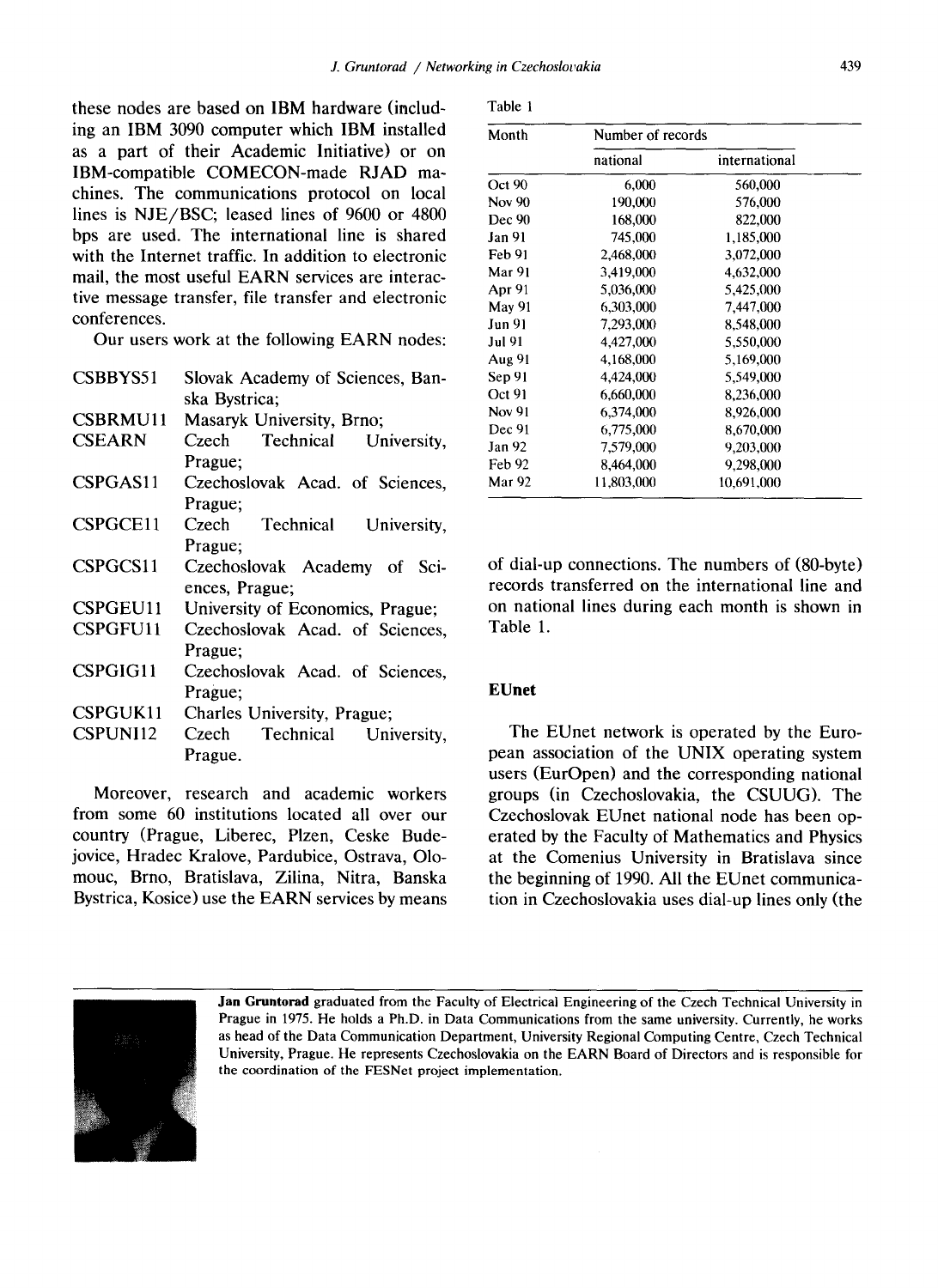international connection to the Technical University of Vienna uses a leased line). UUCP protocol and a limited number of 9600 bps "Telebit Trail Blazer" modems are used. Typical speed of data transfer between Czechoslovak EUnet nodes is 2400 or 1200 bps. Electronic mail and limited file transfer are the only services provided by EUnet; the present hardware does not allow any electronic conferences.

There are some 800 EUnet users in Czechoslovakia at the following nodes:

- **-Comenius** University, Bratislava (National Node);
- Institute for Applied Cybernetics, Bratislava;
- Institute of Informatics & Statistics, Bratislava;
- **-Slovak** Technical University, Bratislava (2 nodes);
- Slovak Academy of Sciences, Bratislava;
- School of Economics, Bratislava;
- SWH Ltd., Bratislava;
- Masaryk University, Brno;
- Technical University, Brno;
- -P.J. Safarik University, Computing Centre, Kosice;
- Technical University at Liberec;
- Technical University, Ostrava;
- West Bohemian University, Plzen;
- APP Systems, Prague;
- Charles University Computer Centre, Prague;
- Czech National Assembly, Prague;
- Czech Technical University, Prague;
- Czechoslovak Road Transportation, Prague;
- Institute of Chemical Technology, Prague;
- Ministry of Economic Policy & Development, Prague;
- Prague School of Economics, Prague;
- Software Aplications & Systems, Prague;
- University of Transport and Communications, Zilina.

#### **Internet**

The first experimental connection to Internet was realized in the fall of 1991 after the international line Prague-Linz was equipped with 19.2 kbps multiplexing modems. Half of the line bandwidth was used for the EARN NJE/BSC protocol; the other half was used for the IP connection. PC-based routers with SLIP protocol were used. In January 1992 (8 months after ordering), the first and so far the only CISCO IGS-R router was delivered to Czechoslovakia. After the IGS-R was installed on the international line, our IP connection became much more reliable.

Just recently VMNET software was installed and NJE over TCP/1P communication is being utilized. The official opening of the Internet net-



Fig. 1. Existing leased lines. Legend:  $\longrightarrow$  19.2 kbps,  $-$  -  $-$  14.4 kbps,  $-$  -  $-$  9.6 kbps.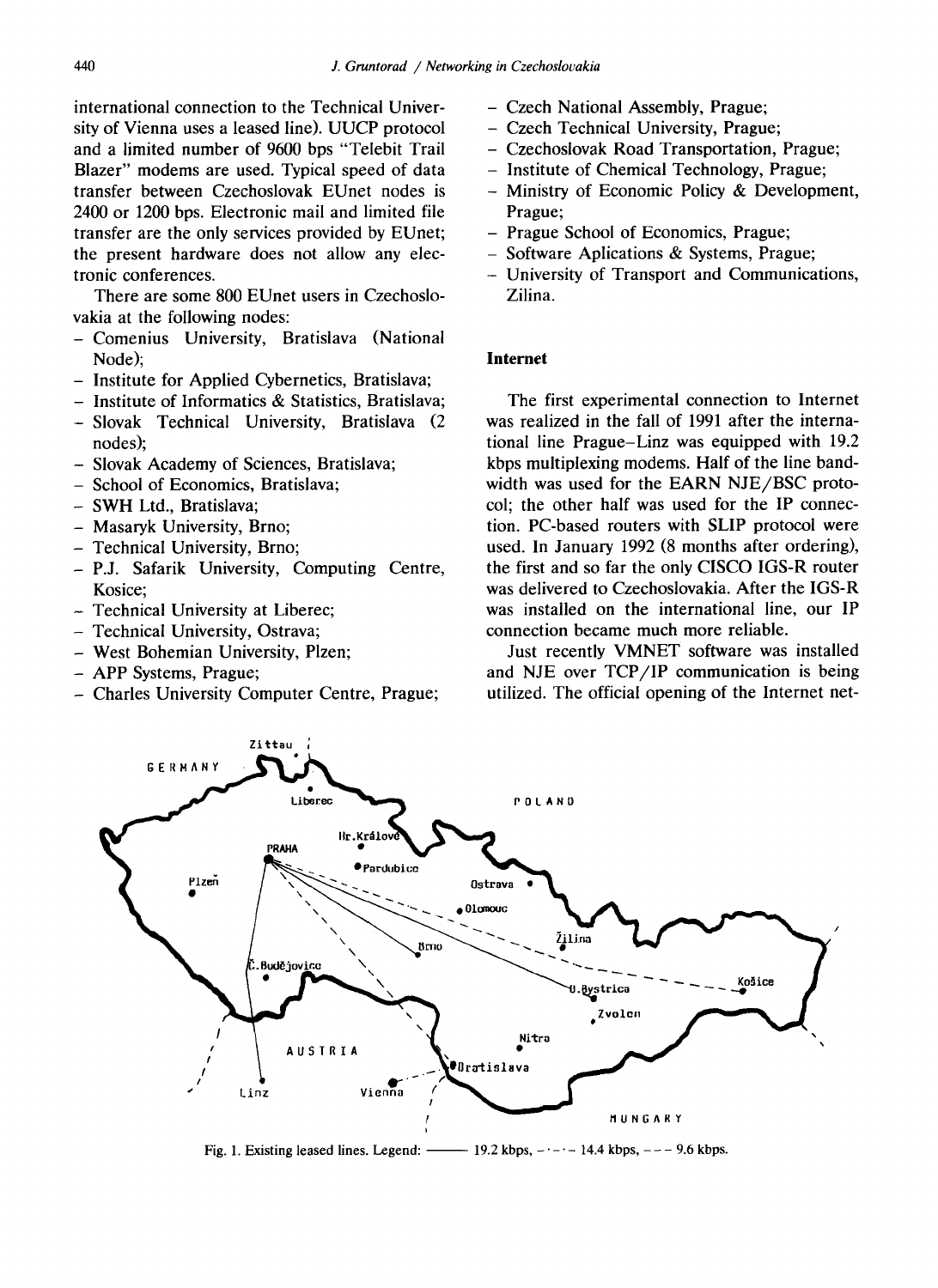work services in Czechoslovakia took place on February 13, 1992 at the Czech Technical University in Prague. We had the pleasure of welcoming about 130 participants at the event including some guests from Austria, Bulgaria, France, Germany, Hungary, The Netherlands, Poland and the USA. So far, only the users of the CSEARN, CSPUNI12 and CSBBYS51 nodes can access the Internet services.

#### **The FESNet Project**

A missing internal networking infrastructure in our country led to the FESNet (Federal Educational and Scientific NetworK) project. The existing leased lines that are being used for connecting nodes and networks are shown in Fig. 1. In addition, there are leased lines Prague-Bratislava and Prague-Kosice to connect the terminals to the IBM 3090 mainframe which is installed at the Czech Technical University Prague as a part of the IBM Academic Initiative. One part of the 19.2 kbps Prague-Brno line is used to connect the terminals to the IBM 3090. The other part of the bandwidth is used to connect to the EARN node at the Masaryk University in Brno. There are more than 1000 users who use a very unreliable telephone network to dial in to the CSEARN

computer. Twelve inputs to CSEARN are permanently overloaded (some users use an alarm clock to wake up at 2 a.m. in order to get to the network).

The main goal of the FESNet project is to create a multiprotocol infrastructure which might allow its users to use the services of all major R& D networks--EUnet, EARN, Internet, HEP-Net, etc. This tendency to integrate the services in one multiprotocol network infrastructure corresponds with the present European integration plans. Just like in Europe, we do not expect this integration to be an easy process. The detailed technical FESNet project is not finished yet. A fundamental decision about the basic (bearer) protocol of the FESNet is already settled: after many discussions and evaluations of user requirements, the TCP/IP protocol suite was selected. The backbone of the FESNet network consists of medium speed (64 kbps) leased circuits which interconnect the three main FESNet nodes located at Prague, Brno and Bratislava (Fig. 2).

An extension of this backbone to Banska Bystrica where a large network node is being realized on the basis of the TEMPUS project, is being considered. Both the current (Linz, Vienna) and any future international links will be connected to these nodal points. Both the IP routers and X.25 switches will be used for distri-



Fig. 2. Planned FESNet lines. Legend:  $\rightarrow$  64 kbps,  $\rightarrow$  -  $\rightarrow$  19.2 kbps,  $\rightarrow$  -  $\rightarrow$  9.6 kbps.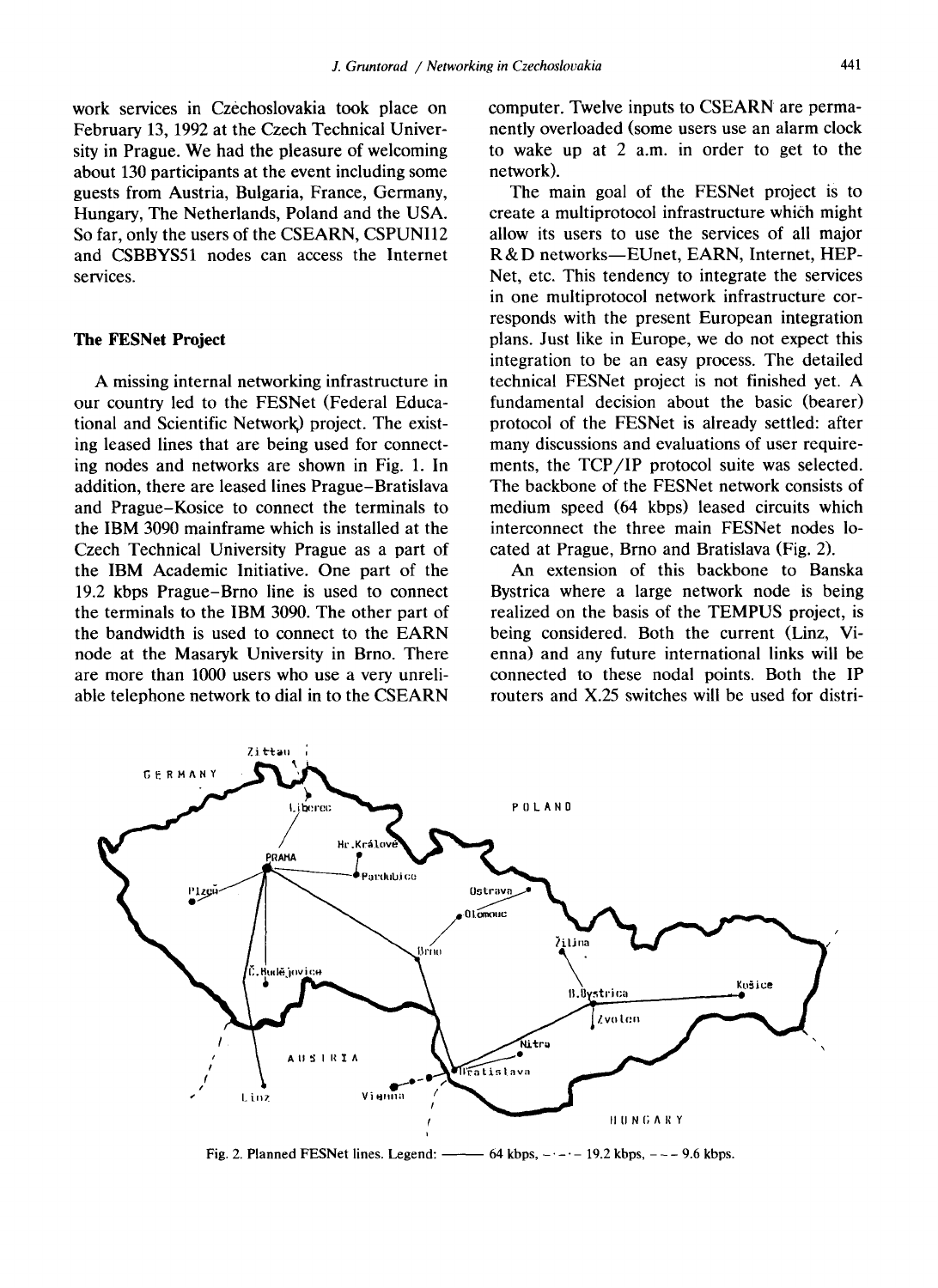bution of the network services from the main nodes. Each of the main nodes will be equipped with:

- (1) IP router with at least 4 serial ports and 2 Ethernet ports,
- (2) X.25 switch with 8 serial ports,
- (3) technical facilities for the implementation of 64 kbps connections,
- (4) modems for data circuits with access to the IP routers and X.25 switches.

The existing nodes and local networks of individual user organizations will be connected according to the available hardware and software using some of the following variants:

- (a) dedicated IP router with appropriate adapters and software (X.25 etc.),
- (b) PC-router, i.e. a personal computer in an appropriate configuration including the X.25 and Ethernet adapters and suitable software,
- (c) a UNIX-based computer with the appropriate adapters and software.

Negotiations with the Czechoslovak PTT about the possibilities of realizing the 64 kbps circuits started by the end of 1991. An analog telephone primary group solution was offered for the backbone links for 10 times the price of an analog telephone channel. That means that the 64 kbps Prague-Brno link would cost about 370 thousand CKR (Czechoslovak Crowns, presently,  $1 \text{ US}\$ =$ 28 CKR) per month. Another possibility is to use microwave links. The monthly fee is quite reasonable (about 40 thousand CKR/month) but the initial investment required is rather high (several million CKR). Satellite links were also considered but most of the satellite companies use volumedependent charging. With the volumes of data expected to flow over the FESNet backbone, the satellite solution would also be very expensive. Negotiations with the PTT about giving lower prices to the R&D community are going on. These include the international 64 kbps Prague-Linz link which is already needed. The implementation of the FESNet project is planned in two stages:

*First stage:* the creation of the multiprotocol Prague-Brno-Bratislava backbone was originally scheduled for completion in June 1992. Due to the above mentioned price problems with the leased lines providers, a certain delay is expected.

*Second stage:* connection of further locations and cities where the Universities and Czech and Slovak Academy of Sciences Institutes are located (Liberec, Plzen, Ceske Budejovice, Hradec Kralove, Pardubice, Ostrava, Olomouc, Zilina, Banska Bystrica, Nitra, Kosice, Zvolen) should be completed before the end of 1992. Analog telephone leased lines are considered (14.4-19.2 kbps).

Another candidate to provide services between the cities was the EUROTEL public X.25 data network which started operating in Czechoslovakia in November 1991. EUROTEL is so far using a strictly volume-dependent charging mechanism with a very high price level not acceptable to the Czechoslovak R&D community.

### **Networking organization and funding**

In order to coordinate the network activities, a FESNet coordination team has been formed. Actually it consists of representatives of the two parts--Czech (CESNet) and Slovak (SANET). This is because all funding of  $R & D$  networking is done on the basis of the individual republics. The attempts to find some financial resources on a federal level have not been successful. Most of the funds are provided by the Czech and Slovak Ministries of Education. Although the Institutes of the Academies of Sciences are also using the network services, negotiations to establish regular contributions on a top-sliced basis are under way. Similar negotiations are taking place with the Ministries of the Health, Care and Culture. The absence of a Ministry of Science in the CSFR makes this situation rather complicated. A strong independent networking organization is very much needed. It has been agreed that before a networking organization is formed, the Czech Technical University in Prague will be responsible for the FESNet implementation and operation.

#### **International and corporate support activities**

The Commission of the European Communities introduced the PHARE project to extend the IX1 network to Bulgaria, Czechoslovakia, Hungary, Poland and Romania. Governments of several countries have already expressed their willingness to help  $R & D$  networking in our country.